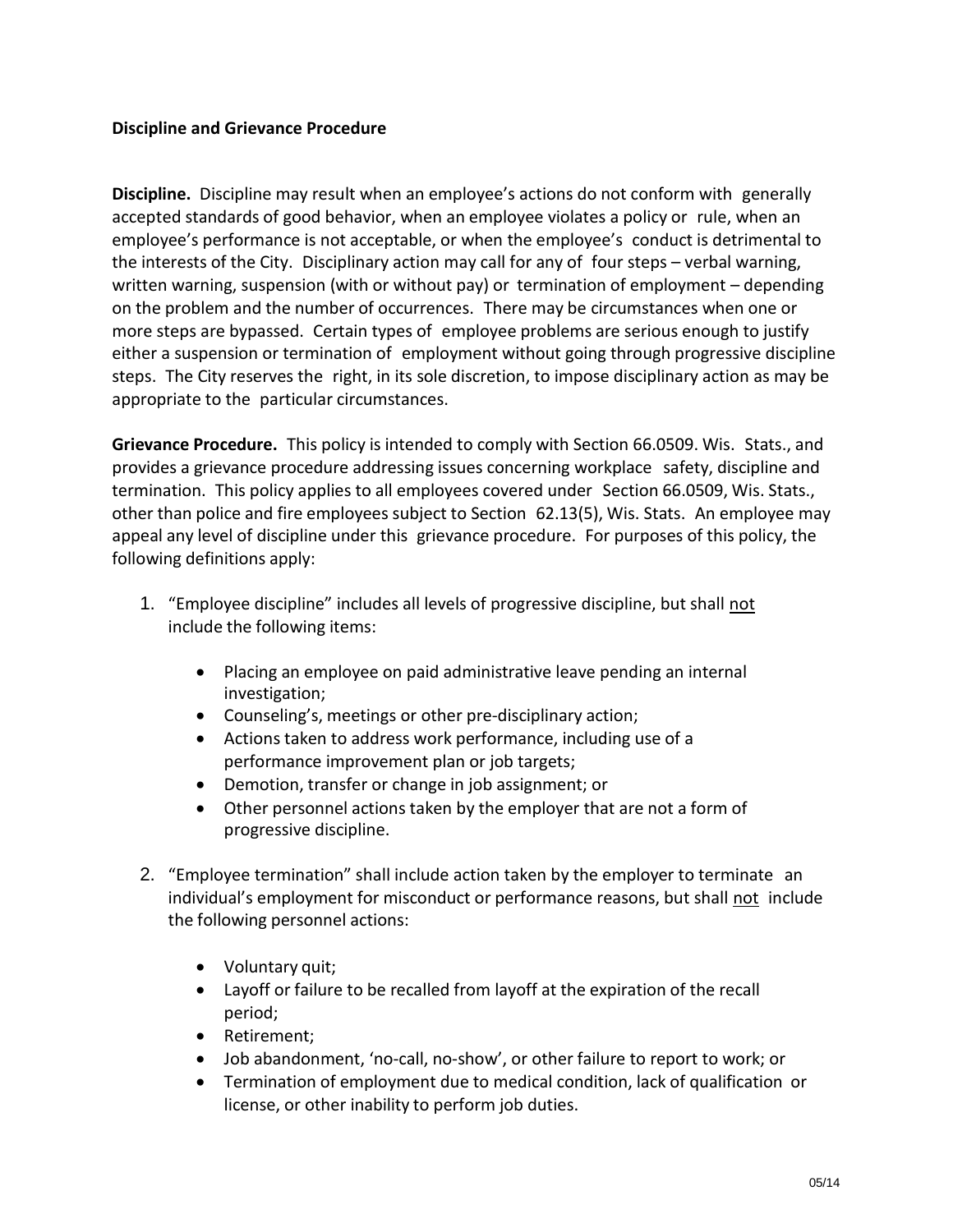3. "Workplace safety" is defined as conditions of employment affecting an employee's physical health or safety, the safe operation of workplace equipment and tools, safety of the physical work environment, personal protective equipment, workplace violence, and training related to same.

Any written grievance filed under this policy must contain the following information:

- The name and position of the employee filing it,
- A statement of the issue involved,
- A statement of the relief sought,
- A detailed explanation of the facts supporting the grievance;
- The date(s) the event(s) giving rise to the grievance took place;
- The identity of the policy, procedure or rule that is being challenged;
- The steps the employee has taken to review the matter, either orally or in writing, with the employee's supervisor; and
- The employee's signature and the date.

## **Steps of the Grievance Procedure**

Employees should first discuss complaints or questions with their immediate supervisor. Every reasonable effort should be made by supervisors and employees to resolve any questions, problems or misunderstandings that have arisen before filing a grievance.

- 1. Step 1 Written Grievance Filed with the Department Head. The employee must prepare and file a written grievance with the Department head within five (5) business days of when the employee knows, or should have known, of the events giving rise to the grievance. The Department Head or his/her designee will investigate the facts giving rise to the grievance and inform the employee of his/her decision, if possible within ten (10) business days of receipt of the grievance. In the event the grievance involves the Department head, the employee may initially file the grievance with the City Administrator, who shall conduct the Step 1 investigation.
- 2. Step 2 Review by City Administrator. If the grievance is not settled at Step 1, the employee may appeal the grievance to the City Administrator within (5) business days of the receipt of the decision of the department head at Step 1. The City Administrator or his/her designee will review the matter and inform the employee of his/her decision, if possible within ten (10) business days of receipt of the grievance.
- 3. Step 3 Impartial Hearing Officer. If the grievance is not settled at Step 2, the employee may request in writing, within five (5) business days following receipt of the City Administrator's decision, a request for written review by an impartial hearing officer. The City shall select the impartial hearing officer. The hearing officer shall not be a City employee. In all cases, the grievant shall have the